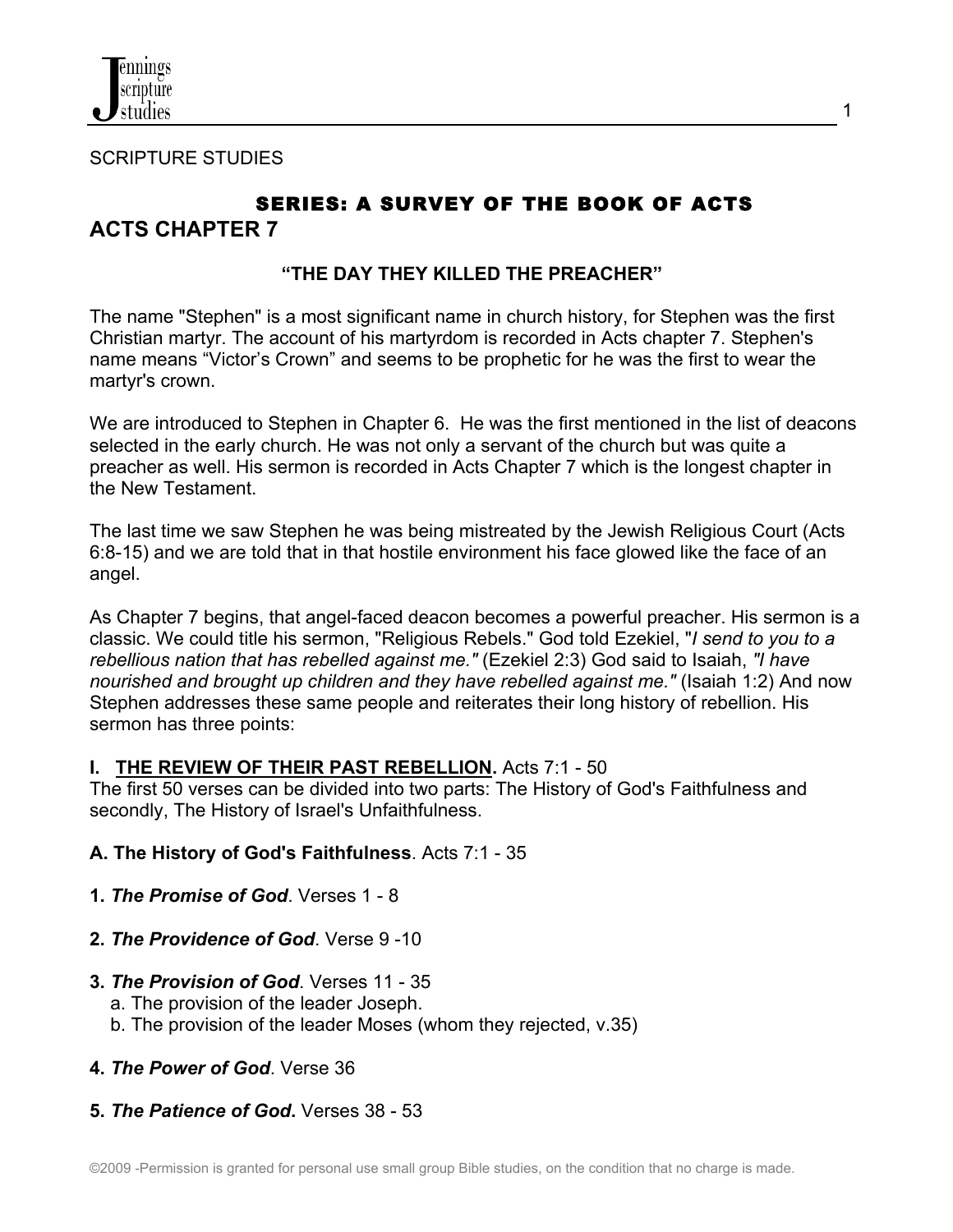## **B. The History of Israel's Failure**.

- **1.** *They failed to own the worker of God.* v.35 compare v.39 *"thrust him from them."*
- **2.** *They failed to obey the Word of God*. vs.38, 39a "*to whom our fathers would not obey."*
- **3.** *They failed to observe the worship of God***.** vs. 40-43

### **II. THE REBUKE OF THEIR PRESENT REBELLION**. Versus 5 1 - 5 3

Notice that when Stephen had his audience thoroughly captivated, perhaps even while they were agreeing with him, he plunged the Sword of the Spirit into their hearts, for verse 54 tells us that, *"when they heard these things, they were cut to the heart."*

What things did they hear? Read verses 51 – 53.

Their present rebellion is seen in:

**A. Their Rebellion In Resisting The Spirit Of God.** Verse 51.

The dictionary defines "resist" as *"to withstand, to strive against, to oppose."*

### **B. Their Rebellion In Rejecting The Son Of God.** Verse 52.

### **C. Their Rebellion In Refusing The Scriptures**. Verse 53.

What is God's estimate of rebellion? God said to Saul, *"Rebellion is as the sin of witchcraft, and stubbornness is as iniquity and idolatry."* (I Samuel 15:23)

In Jeremiah 5:23 God said of Israel, *"This people has a revolting and a rebellious heart."* And in verse 25 he adds, *"Your sins have withheld good things from you."*

## **III. THE REACTION THAT PROVED REBELLION**. Versus 54-60

## **A. Their Viciousness.** Verse 54

Stephen had charged them with rebellion, treason, murder and law-breaking! Think of the Sanhedrin sitting and listening to charges of that nature leveled against their respectable, religious selves! They were the Supreme Court of Israel; they enjoyed immunity from prosecution by virtue of their religious rank. Who dared to accost them - they thought that they could do no wrong. Therefore, do you wonder that such a crowd "*gnashed on him with their teeth?"* (Verse 54)

## **B. Their Victim.** Verses 55-56.

The outlook was bad for Stephen. Every face before him was a thunder cloud and every eye flashed with lightning. The outlook was bad, but the uplook was glorious! *"He being full of the Holy Ghost, looked up steadfastly into heaven, and Saw the glory of God, and Jesus standing on the right hand of God."*